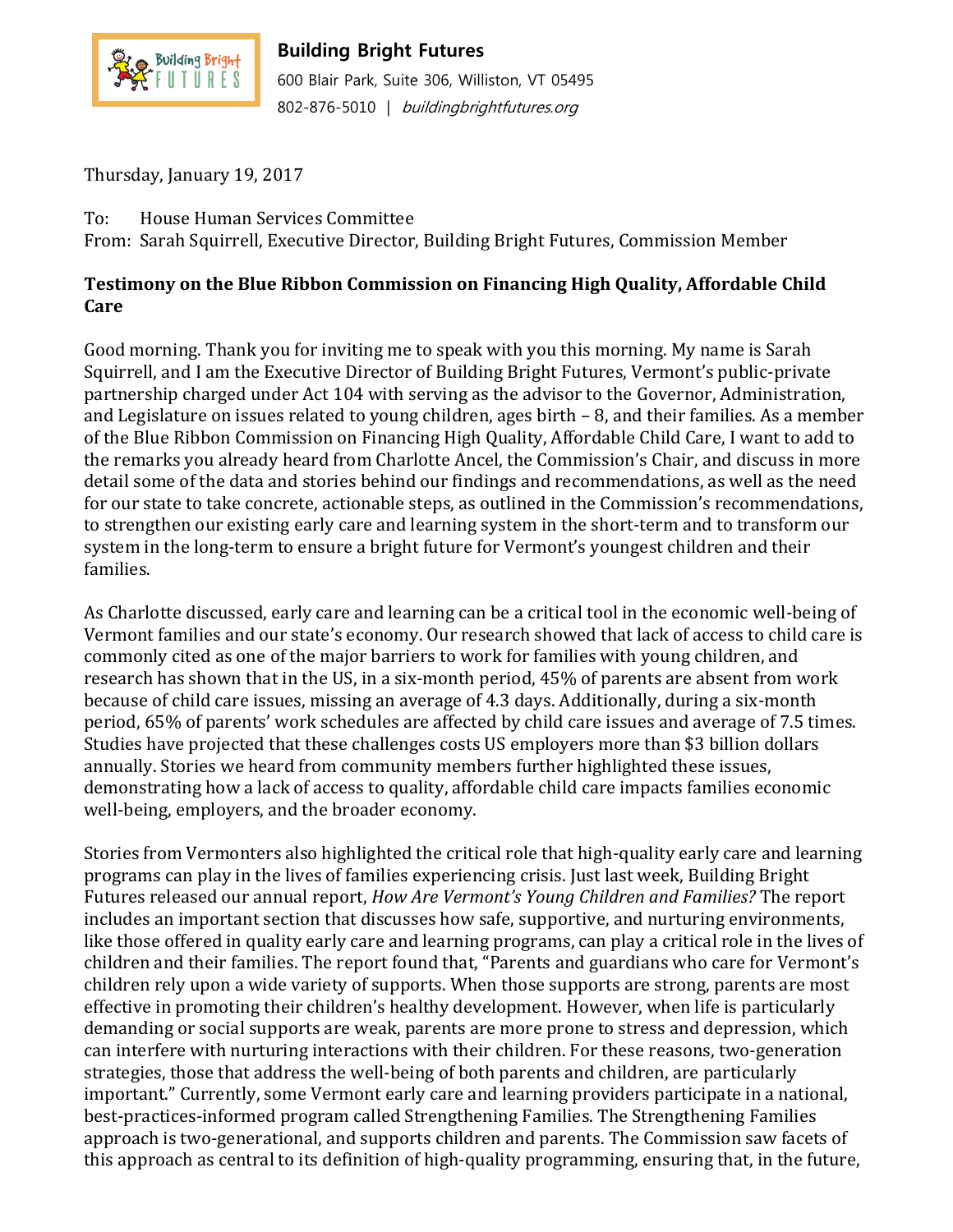more young children and families would have access to two-generational support through the early care and learning system, which can be especially critical, as families in our state continue to struggle with opiate use and other serious issues.

Additionally, community members shared stories about how the issue of affordability impacts both families and early care and learning providers. These stories are supported by data in the 2016 edition of Building Bright Futures' *How Are Vermont's Young Children and Families?* report, which shows that under Vermont's current Child Care Financial Assistance Program, middle income families who qualify for tuition assistance still spend 25% - 38% of their income on child care. This ties directly to one of the report's other findings, which shows that more than half of Vermont families who rent, and 35% of families who own their home and pay a mortgage, spend more than 30% of the income on housing. Between those two factors, families may have already spent almost 70% of their income on just child care and house, before accounting for other basic expenses such as food, clothing, and transportation.

These challenges for family affordability also extend to early care and learning providers. Stories shared by community members and research conducted by the Commission demonstrated that the cost of child care does not mean that child care providers earn livable wages. Research conducted by the Commission found that, on average, child care workers in Vermont early less than \$25,000 a year.

A key contributor to both of these affordability challenges stems from chronic underfunding of Vermont's Child Care Financial Assistance Program (known as C C F A P). This program was designed to ensure that families can afford child care and that providers are paid tuition rates that reflect market costs. However, systemic underfunding means that tuition assistance rates paid by the program have not kept pace with market rates (how much providers are currently charging families), leaving a gap between how much tuition assistance covers and actual tuition costs. tuition assistance rates have not kept pace with market rates (how much providers charge), leaving a gap between how much tuition assistance covers and actual tuition costs.

Early care and learning providers also shared other challenges they face in addition to not being able to make a livable wage including a need for more providers to enter into the field, the need to retain providers whose skills and educational experience allow them to move into the public education system, which pays significantly more than early childhood, and supports to strengthen and grow existing programs to address the state's current shortage of regulated early care and learning programs.

The short-term and long-term recommendations of the Commission present an important opportunity for the Legislature to take action to support Vermont's early care and learning system to better support children birth to five, their families, and their communities.

Building Bright Futures encourages the Governor, Administration, and Legislature to take action on the Commission's recommendations, and we stand ready to lead the long-term work needed to transform the state's early care and learning system, as recommended by the Commission. As Charlotte noted, the Commission recommended that the long-term work of developing and implementing a voluntary, equitable, high-quality, affordable early care and learning system be housed with Building Bright Futures. As the early childhood advisor to the Governor, Administration, and Legislature, Building Bright Futures is well positioned to fulfill this role. Through Act 104, we have the authority and duty to convene members of the early care and